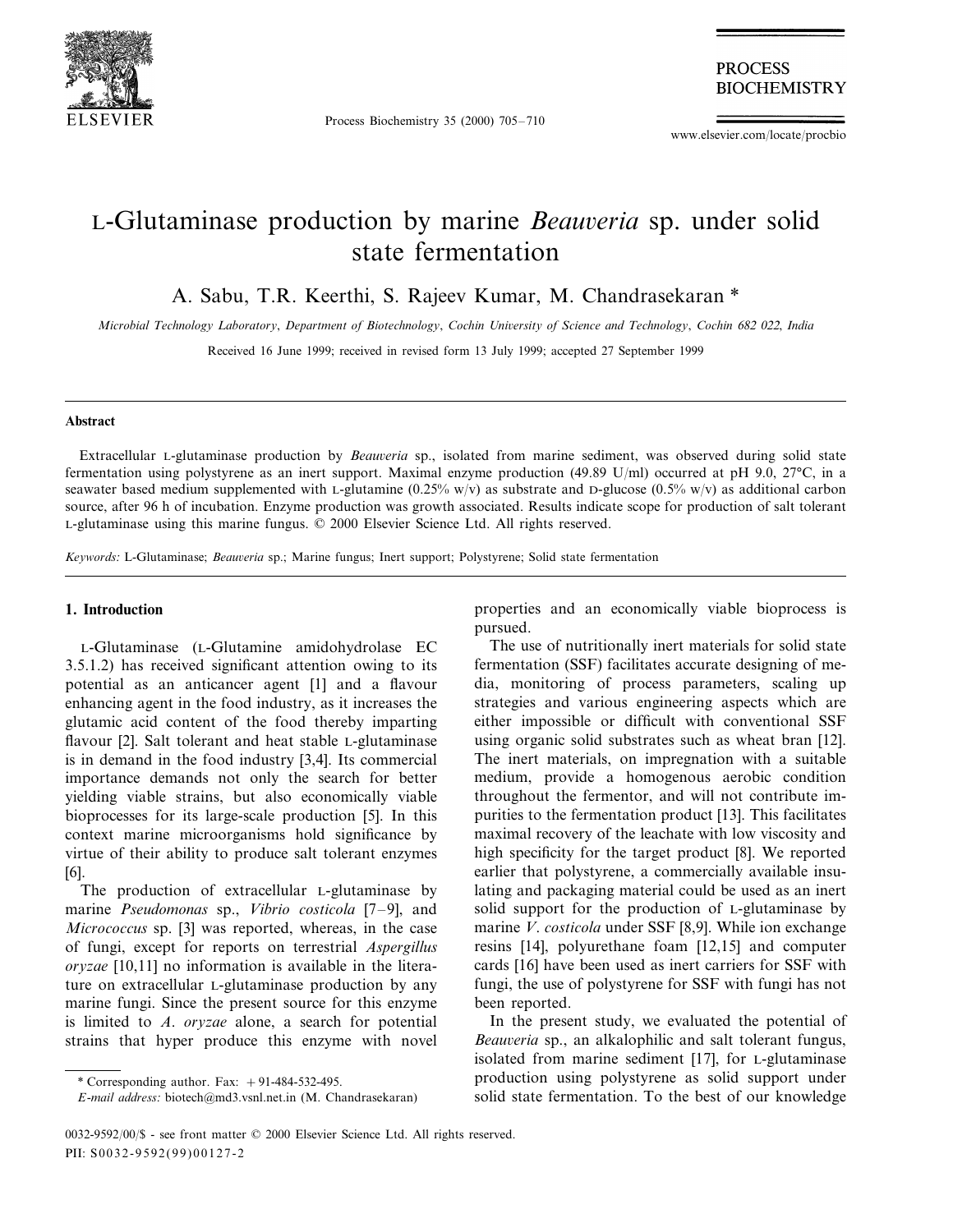this is the first report on extracellular enzyme production using inert support under solid state fermentation by any marine fungi.

## **2. Materials and methods**

## <sup>2</sup>.1. *Micro organism*

The fungus *Beauveria* sp. BTMFS 10, isolated from marine sediment of Cochin [17] was used in the present study.

Conidial inocula were prepared from a freshly raised 12-day-old Bennet's agar (Himedia, India, prepared in aged seawater (35 ppt)) slope culture. The conidia were collected and suspended in 15 ml of 0.1% solution of Tween 80 ( $12 \times 10^6$  conidia/ml)

## <sup>2</sup>.2. *Pre*-*treatment of polystyrene beads*

Commercially available expanded beads of polystyrene (diameter 4–5 mm) were initially subjected to pre-treatment [8], by autoclaving at 121°C for 15 min, when they collapsed to about one third of their original size. The beads were washed repeatedly in distilled water and dried overnight at 110°C. The beads thus prepared were used as inert support for solid state fermentation studies.

## <sup>2</sup>.3. *Enzyme production*

Enzyme production was carried out in 500 ml Erlenmayor flasks. Production medium containing g/l: L-glutamine-10, D-glucose-10, dissolved in sea water (salinity, 35 ppt), and pH adjusted to 8.0, was added to 10 g of polystyrene beads in the flasks at appropriate quantity so that the final moisture level after addition of inoculum was  $80\%$  v/w, at the time of commencement of incubation, unless otherwise specified. The flasks were autoclaved at 121°C for 15 min and were inoculated with the prepared inoculum at  $10\%$  (v/w) level, and incubated at 27°C, in an incubator, for 5 days with 90% relative humidity [17].

After incubation, the enzyme was extracted from the solid media in 0.1 M phosphate buffer (pH 8.0) by a simple contact method and the same was separated from the inert support by filtering through a cheese cloth. The separated solution was then centrifuged at 10 000 rpm, 4°C, 20 min for removing the mycelia [8]. The supernatant was used for enzyme assay.

# <sup>2</sup>.4. *Optimisation of process parameters for L*-*glutaminase production*

The medium described above was taken as a basal medium and the process parameters under study were

varied. After optimisation of each parameter, it was included in the next study at its optimal level. The initial moisture content of the medium, initial pH of the medium (5–10), incubation temperature (22–47°C), additional NaCl concentration, additional nitrogen sources (peptone, yeast extract, beef extract, malt extract, ammonium sulphate, ammonium nitrate, calcium nitrate, and potassium nitrate at  $1\%$  w/v.), additional carbon sources (glucose, maltose, mannitol, lactose, sucrose and sorbitol at  $1\%$  w/v), and different aminoacids (L-glutamine, L-glutamic acid, L-asparagine, arginine, methionine, proline and lysine at  $1\%$  w/v) were optimised for L-glutaminase yield. After optimisation of process parameters the time course of L-glutaminase production was evaluated under the optimised conditions for a total period of 168 h. Growth of the fungus and enzyme production was monitored simultaneously in the time course experiment. After incubation for different time intervals, flasks were drawn and mycelial extraction was done by simple contact method using  $0.1$  M PO<sub>4</sub> buffer (pH 8) for 2 h on a rotary shaker at 300 rpm. The extract was used for measurement of enzyme activity. All experiments were conducted in triplicate and the mean values alone are reported.

## <sup>2</sup>.5. *Biomass estimation*

Biomass was estimated in terms of total cell protein of the mycelia [8]. The mycelial pellet obtained, after centrifugation of the extract prepared from the polystyrene system was washed twice with sterile distilled water, resuspended in 10 ml of fresh sterile distilled water, mixed with 10 ml 3 N NaOH, heated in a boiling water bath for 5 min and cooled to room temperature. It was centrifuged at 10 000 rpm for 10 min and the supernatant was assayed for protein by a modified Lowry's method [18] and expressed as total cell protein (mg/ml).

### <sup>2</sup>.6. *Enzyme assays*

Glutaminase was assayed according to Imada et al. [19]. The reaction mixture, containing 0.5 ml of L-glutamine (0.04 M), 0.5 ml of phosphate buffer 0.1 M (pH 8.0), 0.5 ml of distilled water and 0.2 ml of enzyme solution was incubated at 37°C for 30 min. The reaction was stopped by addition of 0.5 ml of 1.5 M Trichloroacetic acid. Then to 3.7 ml of distilled water, 0.1 ml of the above mixture and 0.2 ml of Nessler's reagent were added and colour developed was read after 10 min at 450 nm in a spectrophotometer (Spectronic-Genesys5). Enzyme and substrate blanks were used as controls. One unit of L-glutaminase activity was defined as the amount of enzyme that liberated  $1 \mu$ mol of ammonia under optimal assay conditions. Assays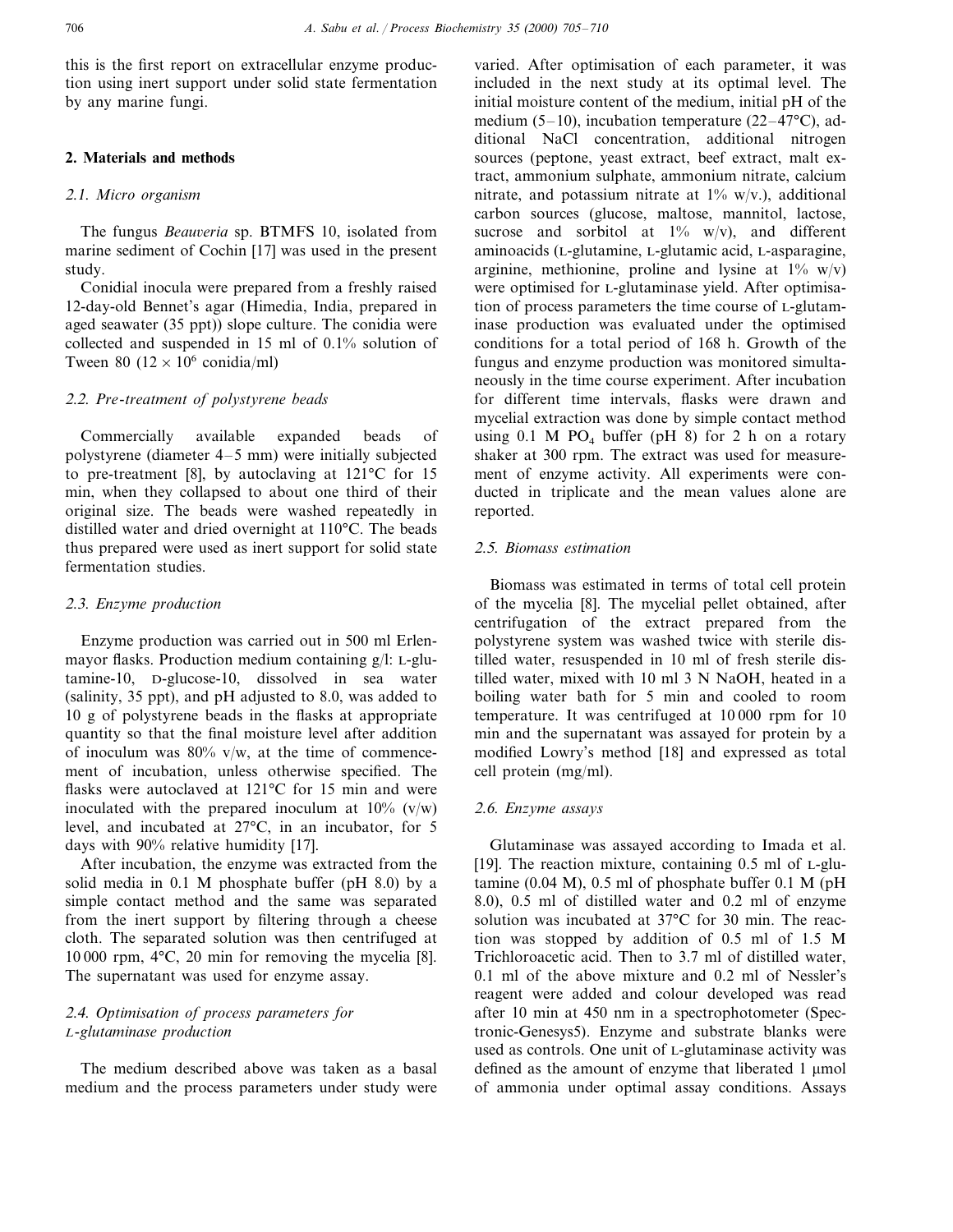were done in triplicate and the mean enzyme activity was expressed as Units/ml of extraction buffer (U/ml).

#### **3. Results and discussion**

L-glutaminase production by a marine fungus *Beau*-6*eria* sp. under submerged culture condition was observed during the course of a previous study and the observation led to an investigation of the potential of L-glutaminase synthesis, as an exoenzyme, under solid



Fig. 1. Effect of initial moisture content on L-glutaminase production by *Beauveria* sp. under SSF.



Fig. 2. Effect of initial medium pH on L-glutaminase production by *Beauveria* sp. under SSF.



Fig. 3. Effect of incubation temperature on L-glutaminase production by *Beauveria* sp. under SSF.

state fermentation using polystyrene as an inert support, towards developing an ideal bioprocess for industrial production of this enzyme. Hence initially the various process parameters, which influence L-glutaminase production by *Beauveria* sp. under solid state fermentation conditions, were optimised. Data presented in Fig. 1 clearly indicate the influence of initial moisture content on L-glutaminase production by *Beauveria* sp. Enzyme production increased along with an increase in moisture content from 15.21 U/ml at 60% (v/w) to a maximum of 32.17 U/ml at 80% (v/w). Any further increase in the initial moisture content resulted in the existence of free water and consequent reduction in enzyme production. This observation is in agreement with that observed for the marine *V*. *costicola* [5]. The initial pH of the medium, at 27°C, influenced L-glutaminase production such that two pH optima were observed that favour high enzyme yield, one at pH 6.0 (23.37 U/ml) and another at pH 9.0 (23.96 U/ml) (Fig. 2). Most microbial extracellular enzymes are produced, at high levels, at a growth pH that is near to the optimal pH required for the maximal enzyme activity [20]. Incubation at 27°C, at pH 9.0 (optimised), enhanced enzyme production (32.17 U/ml) compared to other temperatures (Fig. 3). Nevertheless, a considerable level of enzyme production could be obtained at other pH and temperatures. These factors are largely characteristic of the organism and vary for each species [21].

Addition of NaCl to seawater in the enzyme production medium led to a decline in the enzyme production (Fig. 4). This indicates that the fungus is not halophilic, but could be halotolerant and a natural commensal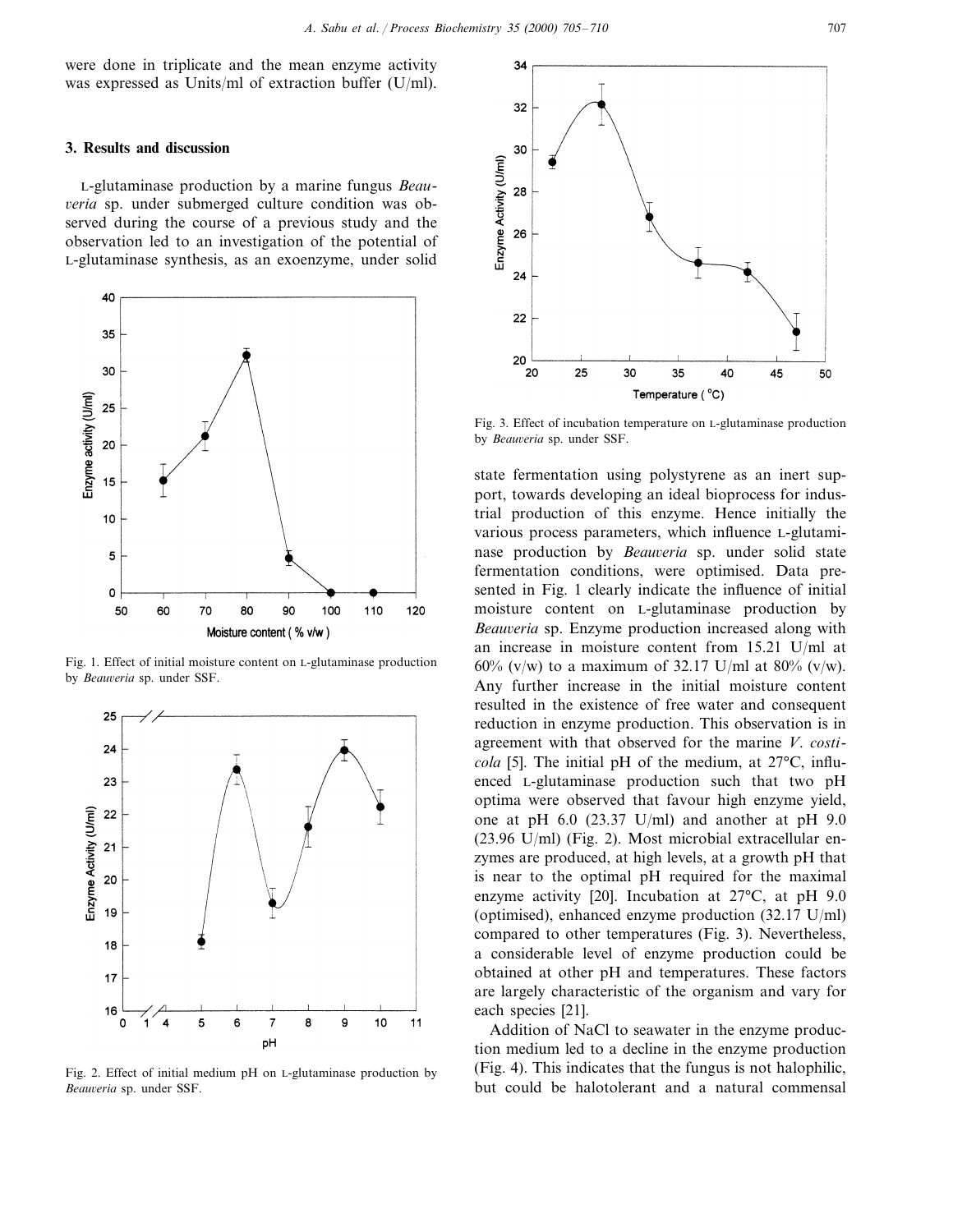organism of the marine environment. A high NaCl concentration in the enzyme production medium through the addition of NaCl over and above that already present in the seawater, affected enzyme production. The data indicate that sea water could be an ideal medium or at least adequate to support L-glutaminase synthesis.

Incorporation of additional carbon sources enhanced enzyme yield from 25.52 to 32.02U/ml (Fig. 5). Among the various carbon sources tested D-glucose  $(1\%)$  pro-



Fig. 4. Effect of additional NaCl concentration on L-glutaminase production by *Beauveria* sp. under SSF.



Fig. 5. Effect of additional carbon sources on L-glutaminase production by *Beauveria* sp. under SSF.



Fig. 6. Effect of D-glucose concentration on L-glutaminase production by *Beauveria* sp. under SSF.

moted maximal yield (32.02 U/ml) compared to others. Similar results were reported for the production of L-glutaminase by the marine *V*. *costicola* under solid state fermentation [5]. The enhanced production of L-glutaminase by incorporation of carbon sources may be attributed to the positive influence of additional carbon sources along with glutamine on enhanced biosynthesis. Optimal glucose concentration was studied by varying the glucose concentration in the medium and maximum enzyme production (42.12 U/ml) was observed at a concentration of  $0.5\%$  (w/v) (Fig. 6).

Nitrogen can be an important limiting factor in the microbial production of enzymes [21]. Among the different organic sources tested, Malt extract  $(1\% \text{ w/v})$  was the best source for maximal enzyme production (31.59 U/ml) (Fig. 7). Further, the organic nitrogen sources, compared to inorganic nitrogen sources, at the given concentrations of nitrogen, promoted higher enzyme yield (31.59 U/ml), where a maximum production of 23.4 U/ml was observed with Potassium Nitrate (Fig. 8). Probably the presence of additional nitrogen sources along with L-glutamine in the medium promoted enhanced growth and consequent enzyme production.

Among the different amino acids tested, L-glutamine was observed to enhance L-glutaminase synthesis (32.17 U/ml) (Fig. 9). L-Glutaminase production (32.76 U/ml) occurred even in the absence of L-glutamine as well as any additional amino acid in the seawater medium (data not shown). This particular observation suggests that *Beauveria* sp. could produce extracellular L-glutaminase even in the absence of an enzyme inducer, when seawater was used as a medium. A detailed study on the molecular mechanism involved in the role of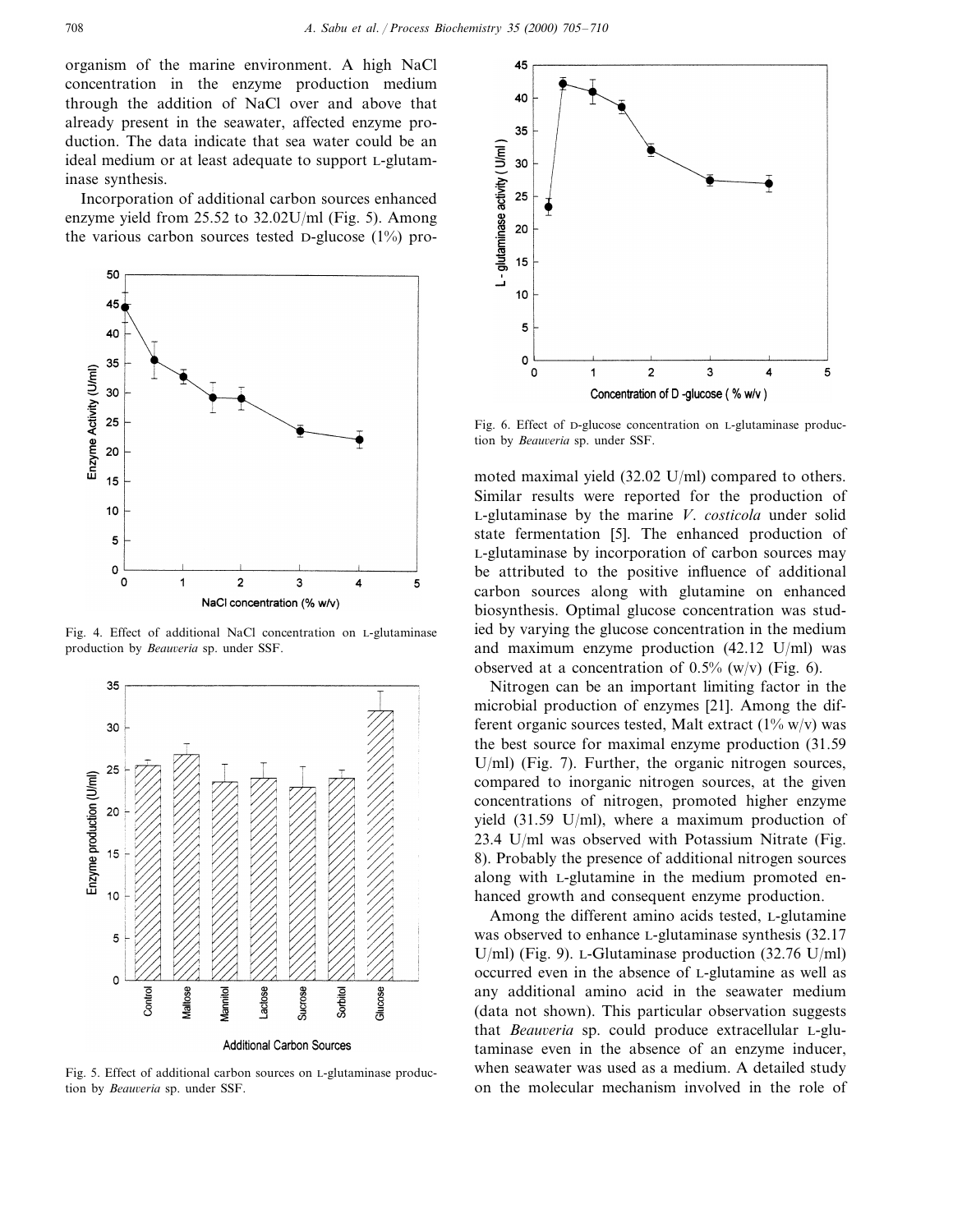seawater components in the biosynthesis of L-glutaminase would produce information on the biology of these organisms in natural environment alongside designing an economically viable fermentation media. The effect of glutamine concentration on production was evaluated in detail, as other amino acids and other nitrogen sources did not show enzyme yield higher than



Fig. 7. Effect of organic nitrogen sources on L-glutaminase production by *Beauveria* sp. under SSF.



Fig. 8. Effect of inorganic nitrogen sources on L-glutaminase production by *Beauveria* sp. under SSF.



Fig. 9. Effect of different aminoacids on L-glutaminase production by  $Beaweria$  sp. under SSF.



Fig. 10. Effect of L-glutamine concentration on L-glutaminase production. By *Beauveria* sp. under SSF.

that observed for glutamine. A maximal level of 40.95 U/ml was recorded at a concentration of 0.25% glutamine (Fig. 10)

After process optimisation, a time course study was conducted. Maximal enzyme production (49.89 U/ml) was observed with  $80\%$  (v/w) moisture content, at pH 9.0, 27°C, glucose (0.5%) as additional carbon source, and glutamine  $(0.25\% \text{ w/v})$  as substrate, after 96 h of incubation. Enzyme production increased along with an